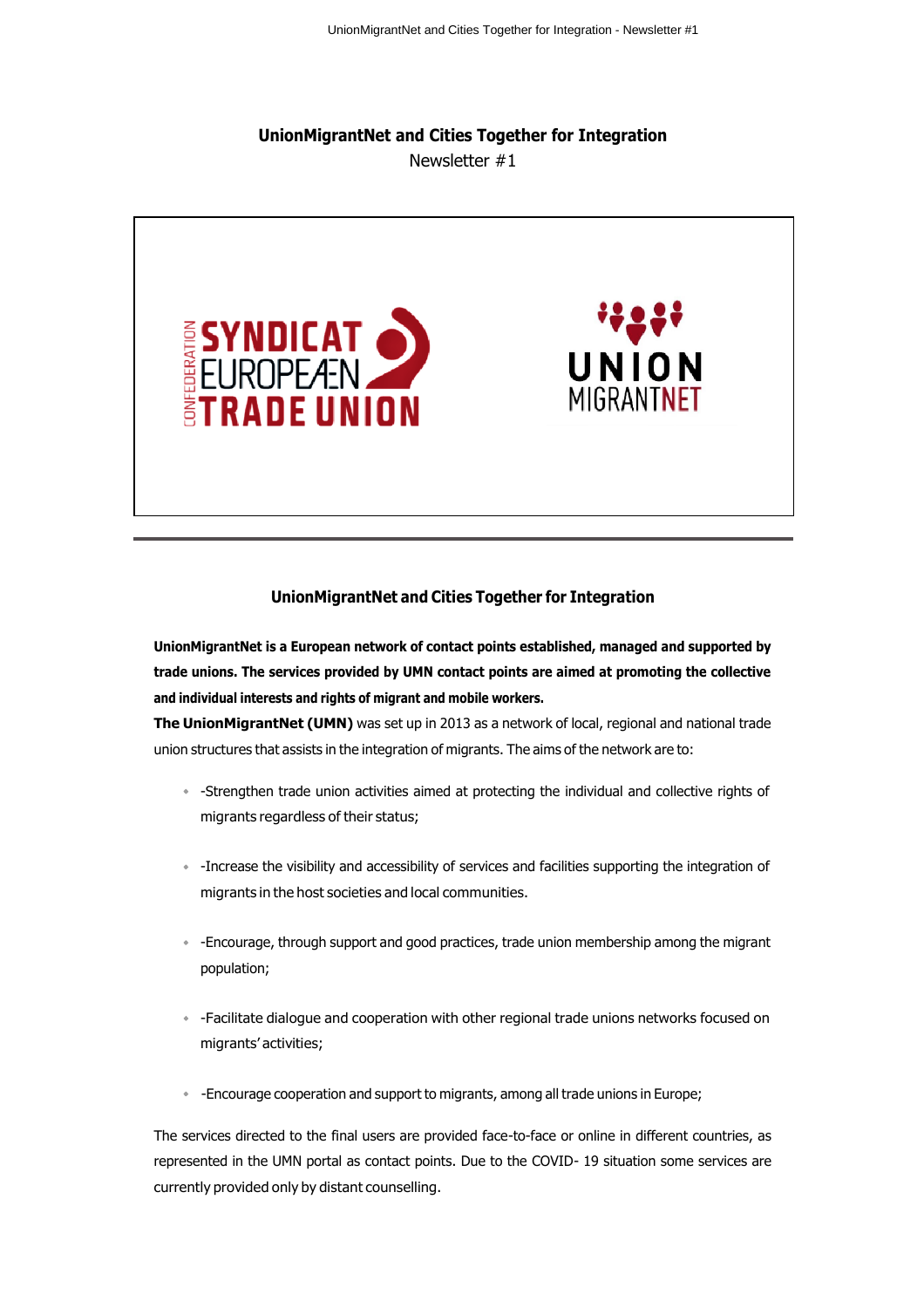National hub desks in Belgium, Bulgaria, Greece and Italy will also be implemented throughout the project.

#### **The UnionMigrantNet & Cities Together for Integration project** is based **on three main pillars**:

- -National integration activities where UnionMigrantNet members and local authorities will undertake targeted measures aiming at fostering migrant's integration in the labour market.
- -Mutual Learning Programmes (MLP) between local authorities and UnionMigrantNet members in five EU countries.
- -Update of the UnionMigrantNet Portal to facilitate its use for migrants by improving the online access to UMN structures and enhancing the digital networking of contact points. Besides, new IT tools will be developed to improve the exchange of information among contact point operators, as well as UnionMigrantNet's visibility in the social media.

**Partnership of twelve UnionMigrantNet members** (ETUC, Fisascat CISL, ANOLF Milano, ANOLF FVG, UIL, CISL, CITUB, CEPAG, Le Monde des Possibles, ZRC SAZU, Generation 2.0, EKA) and **seven local authorities** (Municipality of Athens, Municipality of Milan, Municipality of Pordenone, Municipality of Muggia, Sofia Development Association - Municipality of Sofia, Municipality of Ljubljana, Municipality of Liège).

**Greek partners**: Athens Labour Unions Organization (EKA), Generation 2.0 for Rights, Equality and Diversity (G2RED) & Municipality of Athens are the three partners for Greece with EKA being the coordinator of country's activities. The three organizations are going to cooperate in the delivery of:

- National Hub Desk operated by Migrant Point EKA
- Employability training for refugees and asylum seekers
- Awareness-raising event on the TCNs labour market integration
- A digital guide of good practices on TCNs' labour market integration in Greece
- Dissemination materials such as newsletters and videos
- A final conference

EKA and G2RED are responsible for this newsletter and the ones that are going to be produced during the following months.

# **About us**

**ΕΚΑ**, was founded in 1910 and is the largest second-level regional Trade Union organization in Greece. EKA brings together workers from sector and business primary Unions of the city of Athens and the wider area of Athens for the protection and claim of professional, labor and social rights of employees, as well as the development of collective working consciousness. The Migrant Point EKA was created in 2006 to provide individual and group legal and vocational counselling to mobile workers, migrants, asylum seekers and refugees for

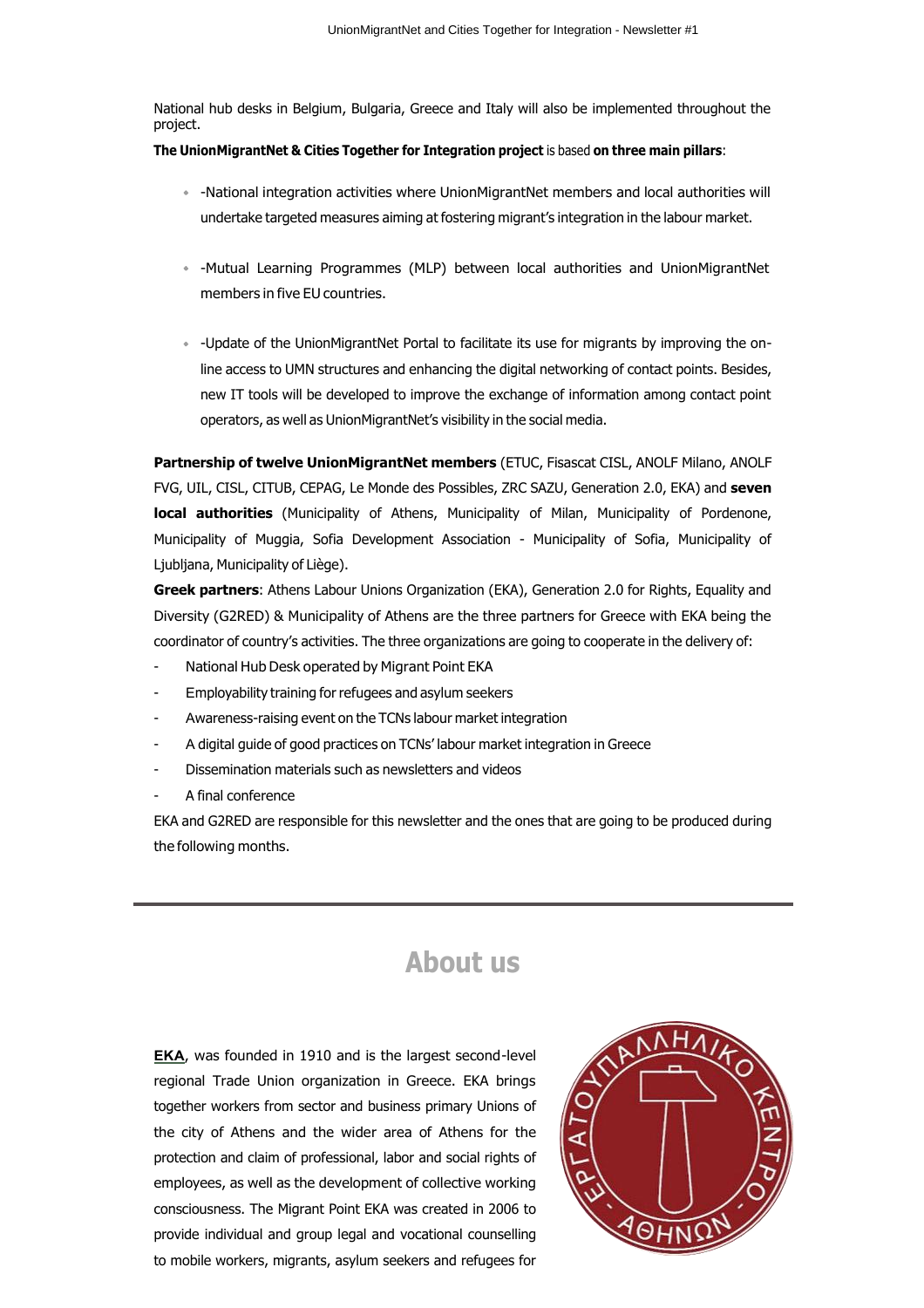their better integration in the country and equal access to the Greek labor market.

**Generation 2.0 for Rights, Equality & Diversity** (G2RED) is an initiative launched by a group of young people with migrant origins. Operating as an informal group as far back as 2006, referred to as 'Second Generation', our mission had been focused on securing the rights of the otherwise invisible generation of children, born and/or raised in Greece from migrant backgrounds. Today, G2RED is a nonprofit organisation and consists of an interdisciplinary team, representing a mix of ethnicities and social backgrounds, sharing the common vision that all of us have the right to equal and active citizenry on an individual and communal level. G2RED mission focuses on equal participation in a diverse society following a holistic approach with action and research, aiming to promote human rights, equality and diversity and fight against racism, xenophobia and discrimination.



#### **Labour Unions in Greece and the pandemic**

We are going through particularly critical moment for Europe and the world, as we experience an unprecedented health crisis that is causing a catastrophic economic crisis.

During the pandemic, workers are at the forefront of the battle in hospitals, public transport, nursing homes, and various services, helping to keep society and the economy alive.

At the same time, millions of workers face many difficulties in their lives and earn a living, caused by measures to combat the coronavirus.

As far as we are concerned, the pandemic has drastically changed the working landscape in our country as well.

A recent large-scale research (20/02/2021) on the private sector during the period of the pandemic carried out by the Labour Unions, clearly reflects the intensity of financial and job insecurity and thegrowing concern of private sector workers for the changes brought about by the pandemic to their wages and labour rights.

Specifically: 56% of workers report that their incomes fell during the pandemic. Reductions that for 22% of employees mean losses of more than 31%, while for 14% mean losses of 21-31%.

Besides, the 40% of those working from home, evaluates negatively the rapid development of teleworking in relation to their professional development, the development of their pay, their working hours, their employment and labour rights, their personal life and their mental balance.

At EKA, from the first moment, we faced the pandemic with a sense of responsibility in the difficult times that our country is going through and in this situation, Public Health and the social interest are paramount.

Through proposals and various initiatives and actions, we declared from the very beginning that health crisis could not be a pretext for introducing regulations that invalidate labour law and condemn to unemployment a large part of the country's workforce.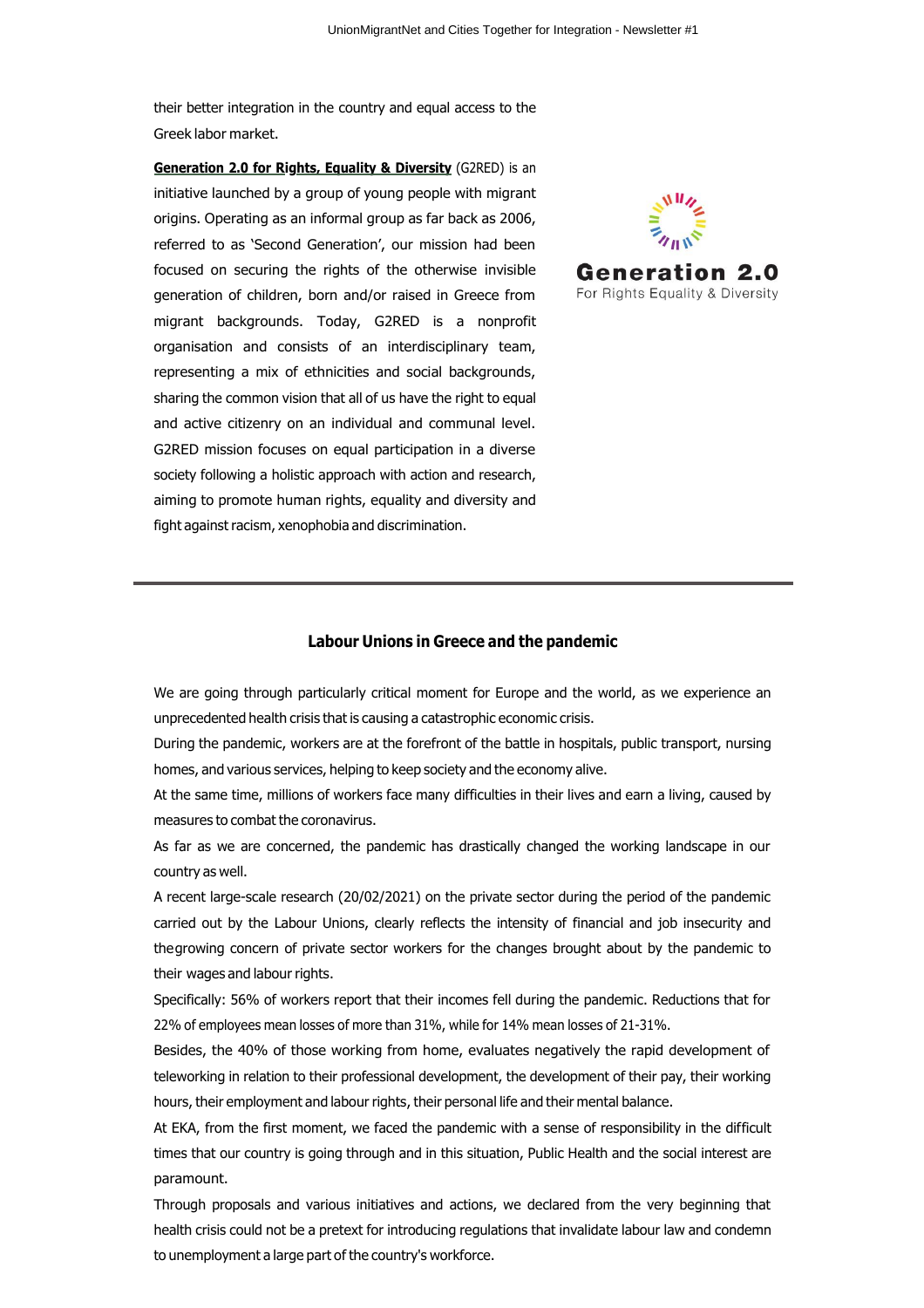That is why we are constantly emphasizing the need to combat infringements in the labour market and their enrichment with the new issues arose due to intensification of digitalization.

### **Municipality of Athens**

As part of the European pilot project **Curing the Limbo**, the **Municipality of Athens** through the Development and Tourism Promotion Company (EATA) implements the co-Athens initiative, joining forces with Athenian citizens and refugees for the benefit of the city. Indicatively, the Foodies team invites locals and refugees to cook live on zoom, famous dishes of Syrian & Middle Eastern cuisine with ingredients that sends to participants, Sabar Bar searches for stories from the Exarcheia neighborhood and invites refugees and residents to online workshops every Monday night, the Athens Niroo Community is working with refugees to create an online community around renewable energy. Also, within the framework of Curing the Limbo, job counseling actions, vocational training seminars and skill workshops are organized in different professional fields with the aim of empowering refugees.



# **Job Adverts Thursday by Generation 2.0 RED**



The **Job Adverts of Thursday** aim to bring to their audience job adverts from even more companies and organisations, from even more sectors of economy, supporting already with the job announcement the equal treatment, and offering job opportunities to everyone without exception; **Read more**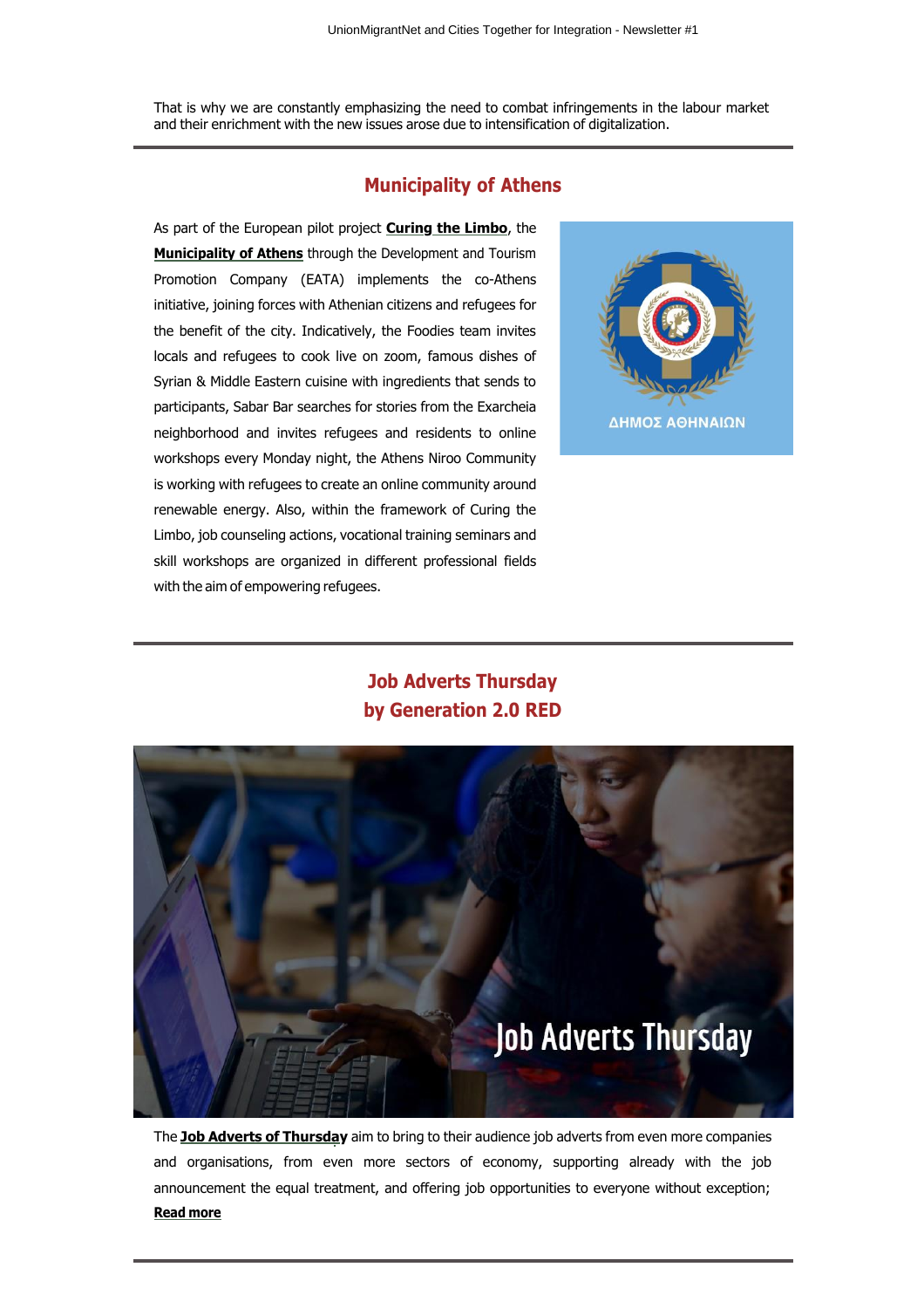# **Solomon's articles on labor and migration**

**Solomon** is an Athens-based, non-profit, independent, investigative digital media outlet that creates content in English and Greek, and combines on-the-ground reporting with collaborative research methods.

# **"I wonder if I'm a slave": Domestic workers in a state of modern slavery**

Testimonies from women who are facing the pandemic while trapped in "self-isolation" for months on end.

**Read more**





### **"Greece will regret not making use of our potential"**

As the government appoints a Deputy Minister responsible for integration, images of evicted refugees living on the streets can be seen all over Greece. "Since you don't want us here, at least let us move on and best wishes to you all," said the Syrian we met in Karditsa. **Read more**





**Co-funded by the Asylum, Migration and Integration Fund of the European Union**